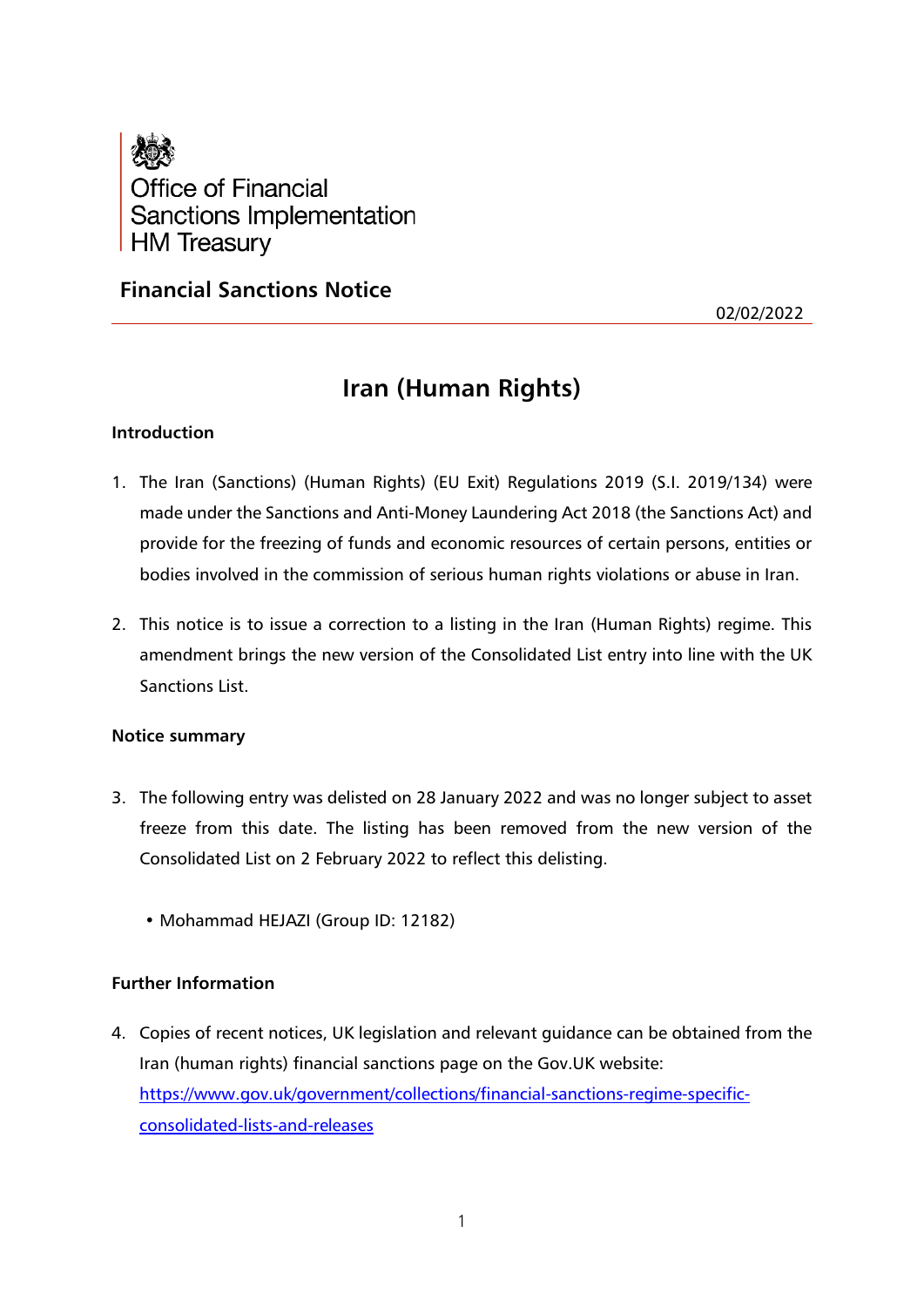5. The Consolidated List can be found here:

[https://www.gov.uk/government/publications/financial-sanctions-consolidated-list-of](https://www.gov.uk/government/publications/financial-sanctions-consolidated-list-of-targets/consolidated-list-of-targets)[targets/consolidated-list-of-targets](https://www.gov.uk/government/publications/financial-sanctions-consolidated-list-of-targets/consolidated-list-of-targets)

- 6. The UK Sanctions List can be found here: <https://www.gov.uk/government/publications/the-uk-sanctions-list>
- 7. For more information please see our guide to financial sanctions: <https://www.gov.uk/government/publications/uk-financial-sanctions-guidance>
- 8. Further details on changes relating to the new format of the consolidated list can be found here:

[https://www.gov.uk/government/publications/uk-sanctions-list-change-in-format/uk](https://www.gov.uk/government/publications/uk-sanctions-list-change-in-format/uk-sanctions-list-change-to-the-lists-format)[sanctions-list-change-to-the-lists-format](https://www.gov.uk/government/publications/uk-sanctions-list-change-in-format/uk-sanctions-list-change-to-the-lists-format)

## **Enquiries**

9. Non-media enquiries about the implementation of financial sanctions in the UK should be addressed to:

Office of Financial Sanctions Implementation HM Treasury 1 Horse Guards Road London SW1A 2HQ [ofsi@hmtreasury.gov.uk](mailto:ofsi@hmtreasury.gov.uk)

- 10. Non-media enquiries about the sanctions measures themselves should be addressed to: [sanctions@fcdo.gov.uk](mailto:sanctions@fcdo.gov.uk)
- 11. Media enquiries about how financial sanctions are implemented in the UK should be addressed to the Treasury Press Office on 020 7270 5238.
- 12. Media enquiries about the sanctions measures themselves should be addressed to the Foreign, Commonwealth & Development Office Press Office on 020 7008 3100.